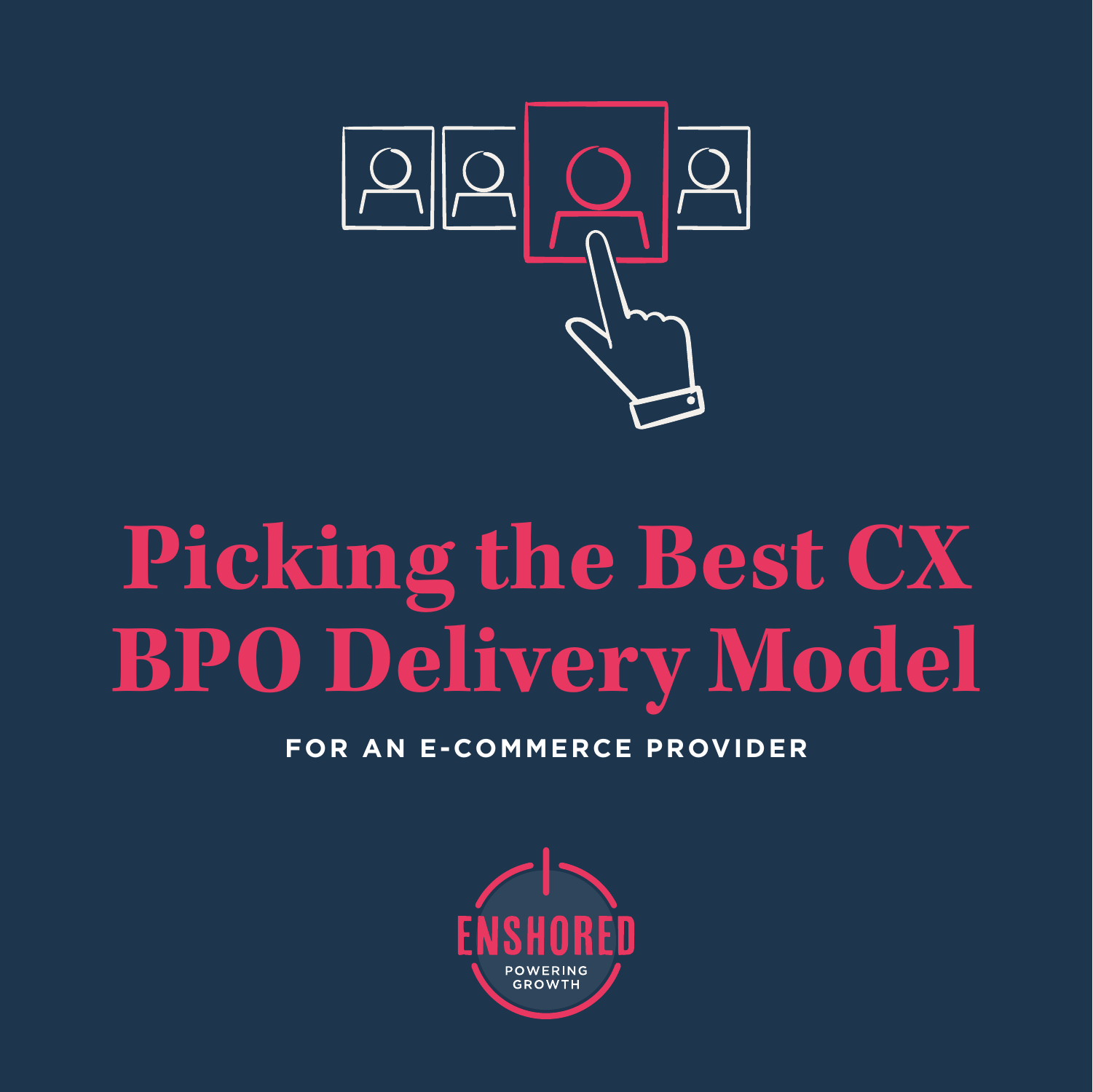

# **The ability to drive the best interactions for customers is a challenge in the e-commerce space.**

Consumers are more impatient than ever, and this reality has been made more intense by the number of contact channels used to contact an e-tailer. This explains why so many e-commerce providers are opting to work with an outsourcing partner for their customer management needs. E-tailers can improve consumer loyalty, and lower their capital costs, by working with a third-party outsourcer that is experienced in driving the best CX outcomes using the best people, processes and technologies.



But, upon deciding to work with an outsourcing provider, the issue becomes: Which is the right CX model to use? The reality of contemporary consumer management is no longer the large, generic call centers of yesteryear. Rather, today e-commerce operators have the chance to leverage several approaches to satisfy their end-users ever-changing support requirements.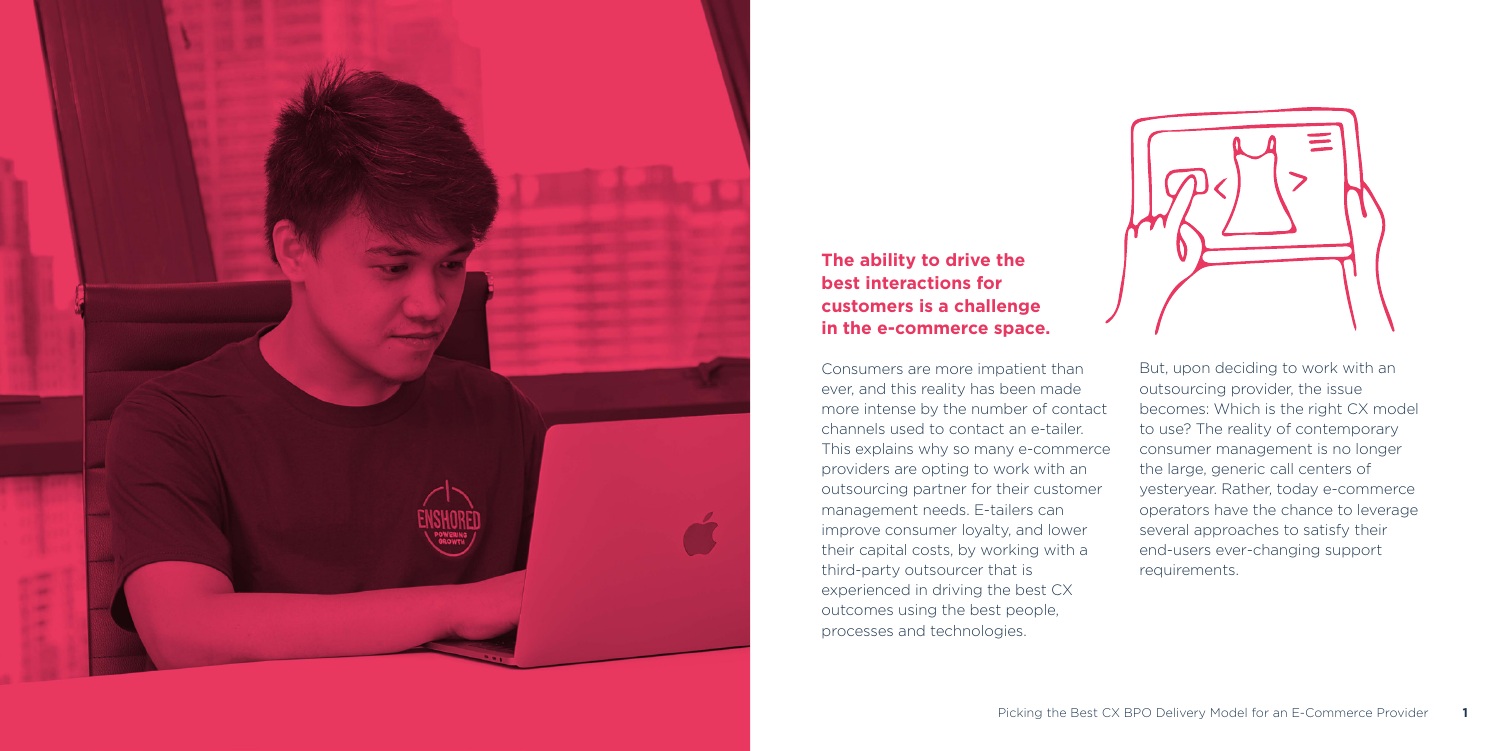# **100% in-center support**

# **Some e-commerce operators are likely to choose an outsourcer that can provide them with a CX delivery platform where all agents are housed within a physical contact center operation.**

However, there are challenges that e-commerce clients of outsourcers should be conscious of when delivering from a physical contact center, such as:

**+** Higher levels of attrition – agent churn tends to be higher in this model, meaning increased costs that get passed back to the client via higher prices.



### **+** Less popular work choice for agents – the pandemic has shown that agents, on the whole, are less willing to work 100% of the time in a contact center, which impairs the ability to onboard quality staff.

This is the most traditional manner of customer service delivery, and most BPOs run modern and well-equipped sites. There are numerous advantages to using this approach, including:

- **+** High agent morale agents who work exclusively within physical sites feed off the energy and social aspects of the work environment, which has a record of driving positive outcomes for consumers.
- **+** Supervision it is easier to monitor agents in a physical site, both in terms of productivity and fraud prevention. For e-commerce clients focused on compliance, this has never been more important.
- **+** Training physical contact centers offer the chance for agents to be centrally trained in larger groups, and for individual feedback to be given on the contact center floor.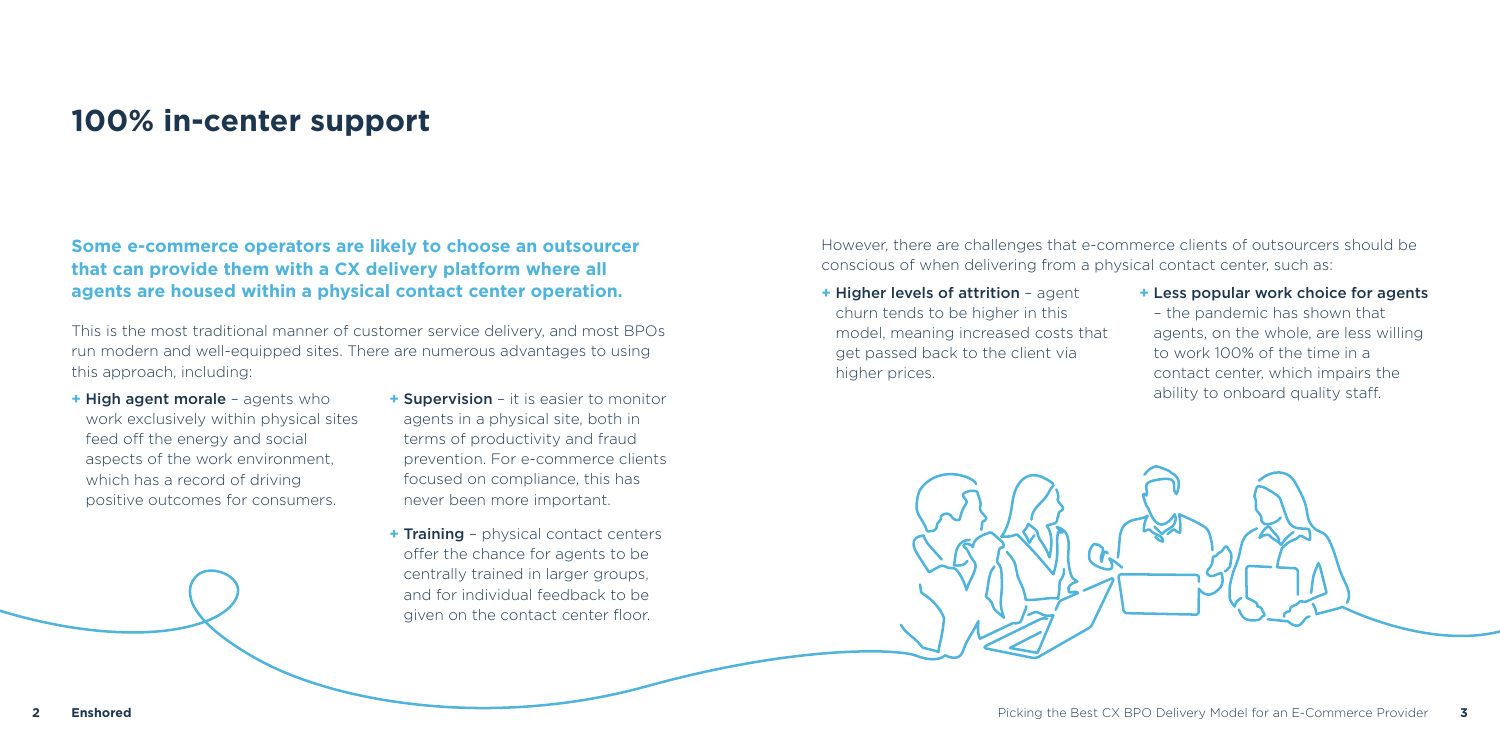# **Exclusive work-fromhome CX delivery**

## **There is an argument that e-commerce providers should opt for 100% remote delivery of agents working from their residences.**

Many companies across sectors have chosen this model and it carries many advantages, which include:

- **+** Lower costs facilities overhead costs are immediately reduced by not having contact centers to operate and maintain. Ideally, this means lower prices for the e-commerce client.
- **+** Ramp-up capabilities e-commerce is notoriously subject to seasonality in customer management. A 100% home-agent BPO can help manage this pressure point, by bringing team members online for short periods of time to support consumers. Ramping down capacity once peak periods subside is also seamless. This feat is nearly impossible to replicate in a physical site.



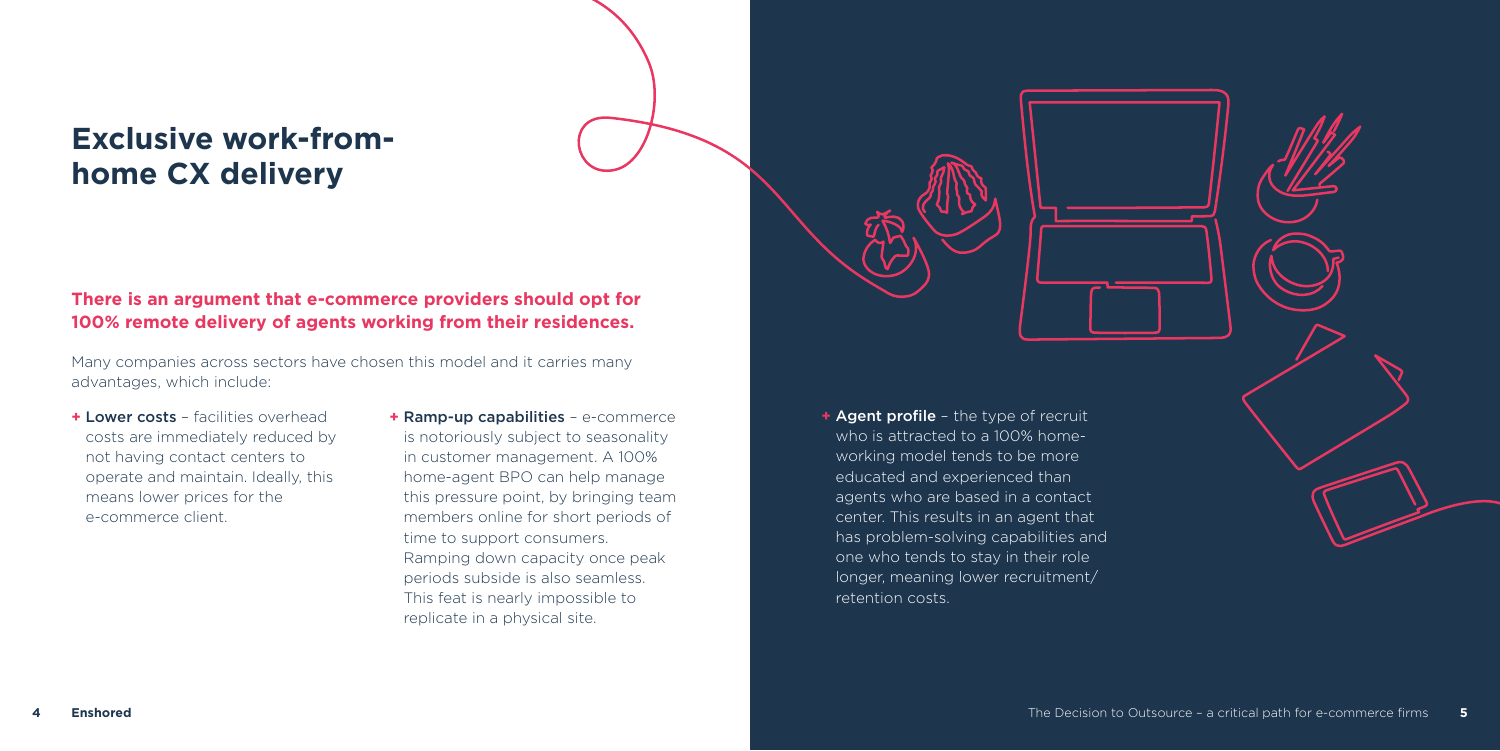

Still, e-commerce operators must consider the challenges of being supported by a BPO that only deploys remote agents. Some of these include:

**+** Concerns about agent supervision

– clients not used to the homeworking model often worry about productivity from remote agents. There are also concerns related to ensuring fraud prevention, especially related to personal and financial details (which are paramount in the e-commerce environment).

### **+** Inability to drive team dynamics

– another concern related to 100% virtual teams is how best to manage, train and instill a team spirit among agents who may be distributed across a city or country. Depending on their locations, managing remote agents may prove a challenge—for some it will be impossible.

As noted above, whether employing agents exclusively from home or in a contact center, each has its advantages and disadvantages. But, there is also the opportunity to leverage a hybrid model, which provides clients of outsourcers the opportunity to support end-users with both remote and in-center agents. Some of the reasons for choosing this approach include:

- **+** Redundancy e-commerce operators can immediately insulate against risk by having agents distributed across different delivery platforms. This can prevent major impacts if a location or region suffers a disruption.
- **+** Lower overall costs working with a BPO that has a proportion of agents based at home means that the e-commerce client benefits immediately from lower attrition and overhead costs related to facilities management. Savings can be passed back to the client in the form of lower price points.

**+** Best of both agent profiles – while in-center agents are known for their energy and vibrancy—a trait that customers love—those working from home have a reputation for helping solve complex issues for end-users. A hybrid model provides the e-commerce client with the chance to leverage each of these approaches.

**+** Agent satisfaction – research shows that a large number of CX agents want the chance to work a portion of their week at home and in-center. By working with an outsourcer that can accommodate this growing trend, recruitment is optimized. This yields higher quality applicants, and in turn results in superior outcomes for e-commerce clients.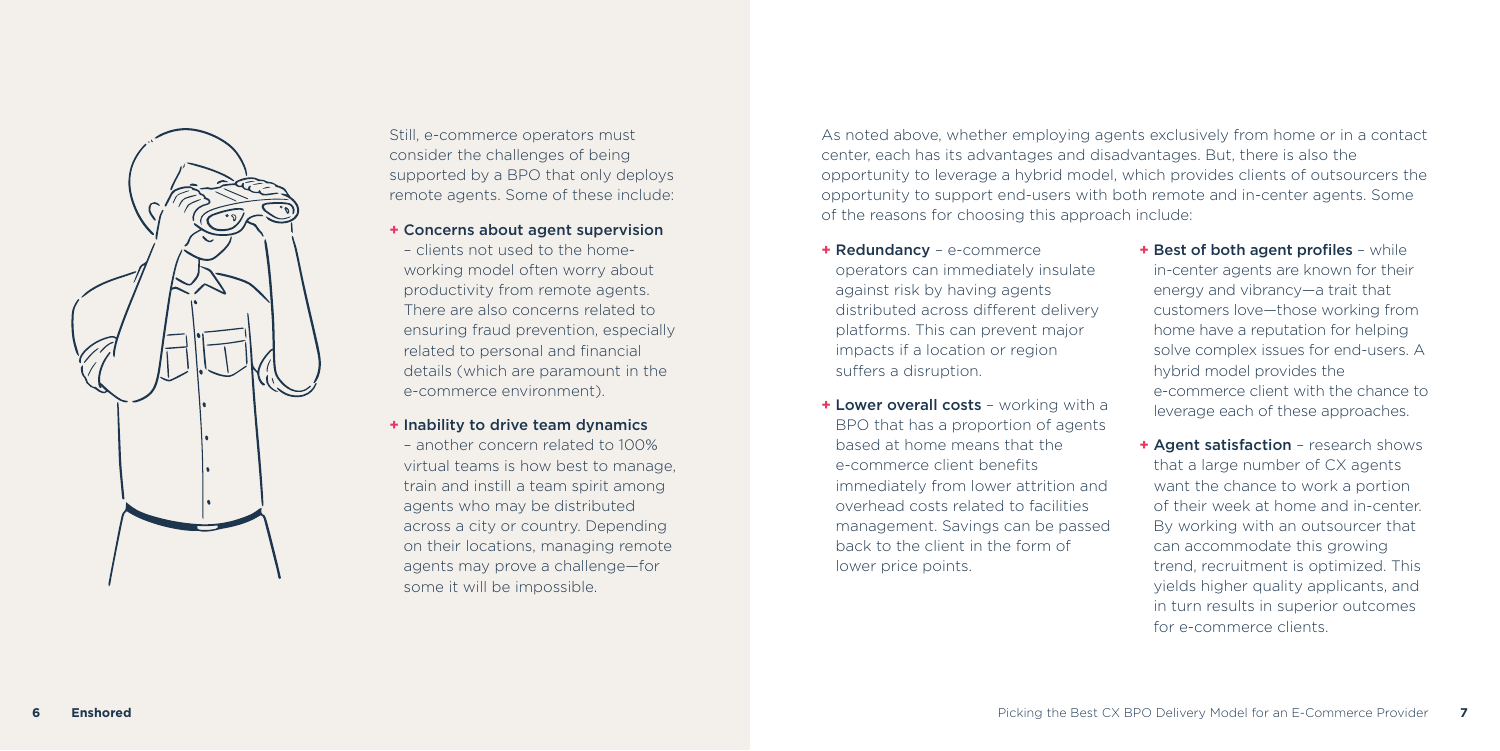**"The reality of contemporary consumer management is no longer the large, generic call centers of yesteryear. Rather, today e-commerce operators have the chance to leverage several approaches to satisfy their end-users ever-changing support requirements."** 

As e-commerce expands, the need to ensure the best possible interactions for consumers has never been stronger. This is why so many e-tailers are looking to the BPO community for partnerships around CX delivery. With many options available to the e-commerce community in delivery models, picking an outsourcer that can excel in remote delivery, on-site CX management, or a hybrid model is vital to end-user satisfaction.